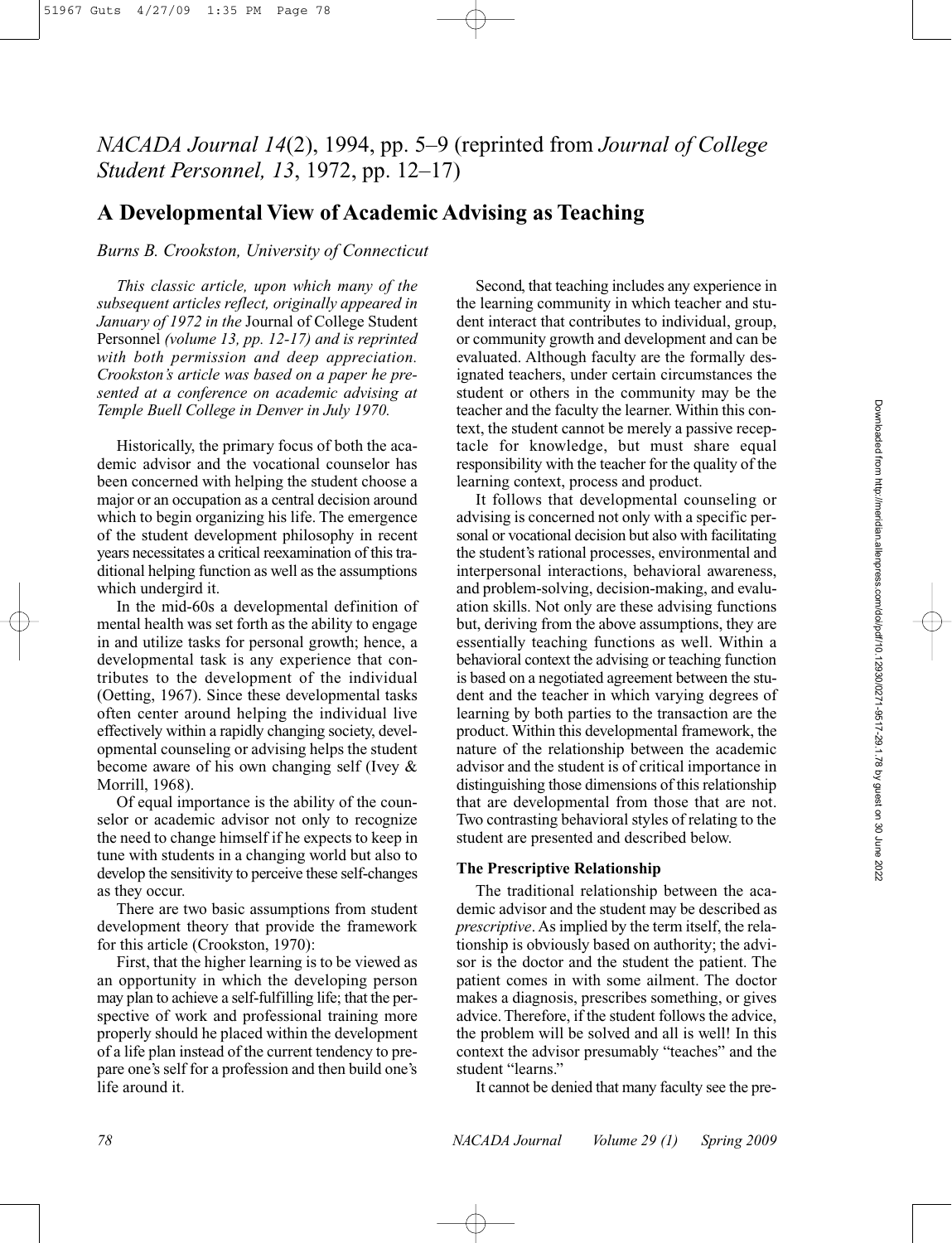scriptive relationship as highly convenient and desirable. Not only does it allow the professor to profess what he knows but it also makes for a tidy relationship with the student in which the advisor may remain relatively uninvolved, if not aloof. From the viewpoint of the advisor, the assumption underlying this relationship is that once advice is given his responsibility is largely fulfilled; now it is up to the student to fulfill his responsibility by doing what is prescribed.

To no one's surprise the assumption many students have about the student-advisor relationship coincides with the concept the advisor has under the prescriptive approach, but is in marked contrast in reference to responsibility. While the advisor believes that carrying out the advice is clearly the student's responsibility, the student views himself as going to an authority figure with a problem and getting the answer. The decision (prescription) is the advisor's, so if the advice turns out badly the student doesn't feel responsible; he can place the blame on the advisor. Obviously, differing perceptions concerning not only the relationship but the degree of responsibility to be taken by the parties involved can lead to misunderstandings that put a strain on the advisor-student relationship.

This discussion is not intended to imply that there are not sound decisions made through advicegiving; obviously there are, the most common of which are specific problems that can be responded to with direct answers or information. Too often, however, the specific problem presented is only symptomatic, in which case the advice given is not likely to be helpful.

## **Developmental Relationship**

In contrast with the authoritarian quality of the prescriptive relationship between academic advisor and student in which the advisor advises and, presumably, the student acts on the advice, the developmental relationship is based on different values and principles. The most important of these is the belief that the relationship itself is one in which the academic advisor and the student differentially engage in a series of developmental tasks, the successful completion of which results in varying degrees of learning by both parties. These developmental tasks include reaching an agreement on who takes the initiative, who takes responsibility, who supplies knowledge and skill and how they are obtained and applied.

Table 1 compares 10 central components of the relationship between the academic advisor and the student that differentiate prescriptive and developmental approaches to advising. These dimensions are abilities, motivation, rewards, maturity, initiative, control, responsibility, learning output, evaluation, and the relationship itself.

#### *Abilities*

There are abundant data related to student abilities, even prior to the establishment of a record with the college. Achievement, intelligence and interest tests, and a host of other batteries can be applied to measure various aspects of individual abilities or achievements. The prescriptive advisor tends to make judgments on past records as well as interpreting test scores, not as predictors in relation to large populations, but as the prediction holds for the individual student. As Pericles viewed Athens "not as she is, but as she may become," the developmental advisor looks to potential within the perspective of performance. Thus, records and tests are regarded as an indication of some things that are known about the student, but the student's potentialities for growth are yet to be discovered.

#### *Motivation*

To the prescriptive advisor, students naturally dislike work, which makes it necessary to control, direct, or issue incentives that will encourage students to produce. In contrast to this traditional view of human behavior, the developmental advisor believes that students can find satisfaction in work accomplishment, stemming from a natural striving toward self-enhancement that is goal-related. This goal must be self-committed rather than imposed by others.

#### *Rewards*

The prescriptive advisor often views the student's motivation to produce as limited largely to achieving a high grade, gaining credit for the course, or obtaining a degree in order to realize a certain level of income, or as avoidance of parental censure or withdrawal of privileges. These assumptions are held particularly by the generation of older faculty raised during the pre-World War II era where there was great emphasis on achieving economic security and upward social mobility. In contrast, developmental advisors recognize that in the current college generation there is a tendency to reject the economic security and social mobility goals of their parents in favor of the rewards of personal growth, self-fulfillment, and humane commitment. Moreover, there is the tendency to gain intrinsic satisfaction from goal accomplishment, rather than being motivated to achieve for status or prestige.

**Downloaded**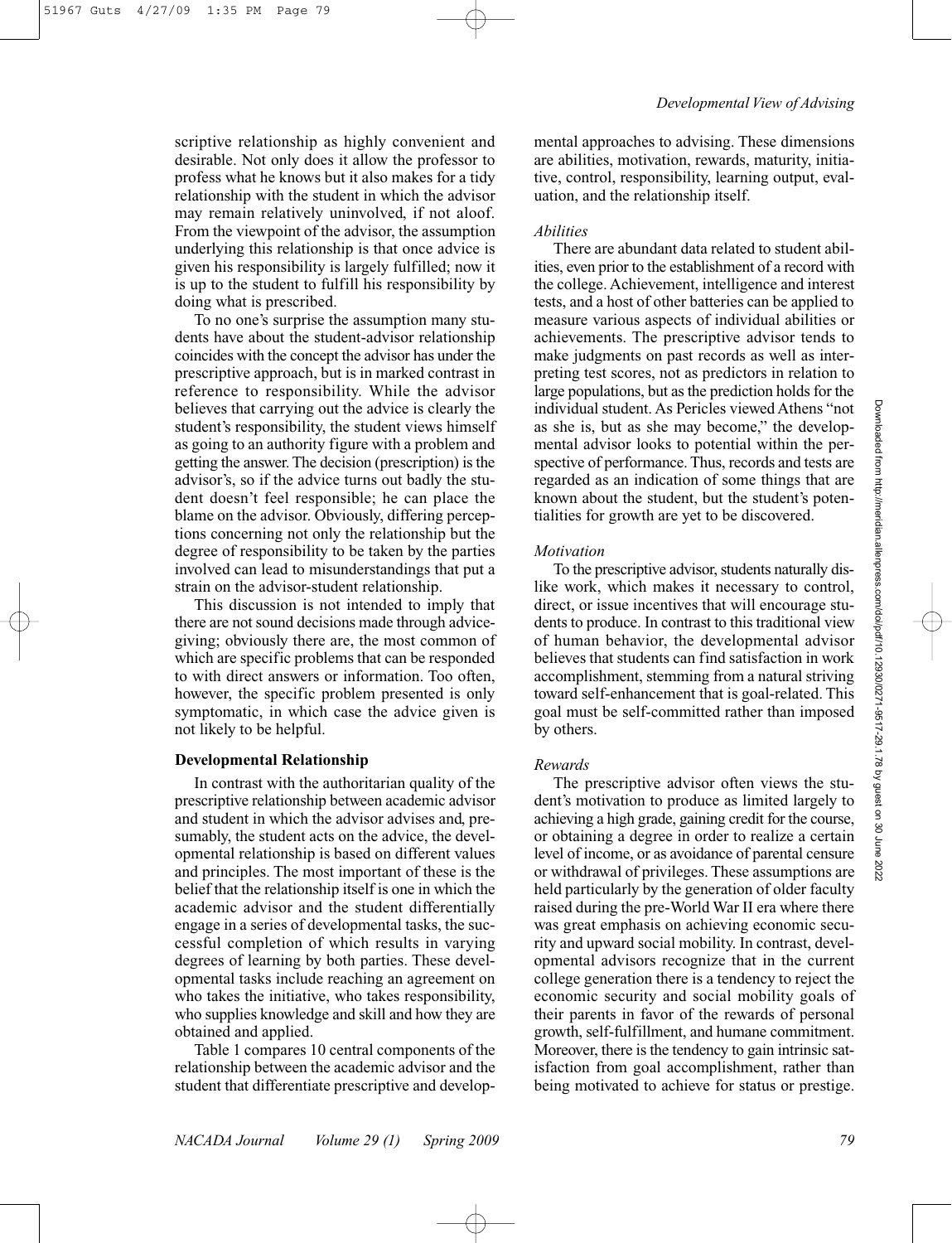## *Burns B. Crookston*

## *Maturity*

While the prescriptive advisor views the student as immature, irresponsible, needing close supervision, and often incapable of making sound decisions, the developmental advisor sees the student as growing, maturing, responsible, and capable of self-direction. In behavioral terms this means that the prescriptive advisor will follow students closely, making sure that they comply with requirements. Inviting a relationship where the advisor increasingly is viewed as a consultant, expert, or collaborator, the developmental advisor moves to shift the responsibility to the student while working to provide the student with problem-solving and decision-making skills.

#### *Initiative*

To the extent there are requirements that must be fulfilled in doing his job, the prescriptive advisor takes the initiative. The rest is up to the student to advance the relationship or avail himself of any expert assistance the advisor might provide. The developmental approach calls for shared responsibility for initiating behavior. Either the advisor or the student may initiate an interpersonal contact or a task related to any decisions that might be made. *Control*

The benevolent paternalism of the prescriptive advisor is expressed through control over the relationship with the student. In general, if the advisor feels secure in his relationship with the student, is relatively unthreatened, and is inclined to trust the student, he may wish to delegate some control to the student. On the other hand, if he is insecure and does not trust the student, he is likely to exercise firm control. Many advising systems require an approval signature from the advisor on such items as the course of study for each term, dropping a subject, course changes, or withdrawing from school. Despite good intentions that often motivate advisor "approval" requirements, such as forcing some advisor-student interaction where it might not otherwise occur, the result is more likely to reinforce the student's perception that his freedom to exercise options and take responsibility for them is being controlled. This situation also complicates any efforts of an advisor to move toward a developmental frame of reference and make it believable to the student who is often quick to note any incongruence between what the advisor says and what he does.

If unburdened from all but the most essential

| In terms of     | Prescriptive                                                                  | Developmental                                                           |
|-----------------|-------------------------------------------------------------------------------|-------------------------------------------------------------------------|
| Abilities       | Focus on limitations                                                          | Focus on potentialities                                                 |
| Motivation      | Students are lazy, need prodding*                                             | Students are active, striving*                                          |
| Rewards         | Grades, credit, income                                                        | Achievement, mastery, acceptance,<br>status, recognition, fulfillment   |
| Maturity        | Immature, irresponsible; must be closely<br>supervised and carefully checked* | Growing, maturing, responsible,<br>capable of self-direction*           |
| Initiative      | Advisor takes initiative on fulfilling require-<br>ments; rest up to student  | Either or both may take initiative                                      |
| Control         | By advisor                                                                    | Negotiated                                                              |
| Responsibility  | By advisor to advise<br>By student to act                                     | Negotiated                                                              |
| Learning output | Primarily in student                                                          | Shared                                                                  |
| Evaluation      | By advisor to student                                                         | Collaborative                                                           |
| Relationship    | Based on status, strategies, games, low trust                                 | Based on nature of task,<br>competencies, situation, high<br>high trust |

**Table 1** Contrasting Dimensions of Prescriptive and Developmental Approaches to Advising

\*After McGregor's (1960) x and y theories.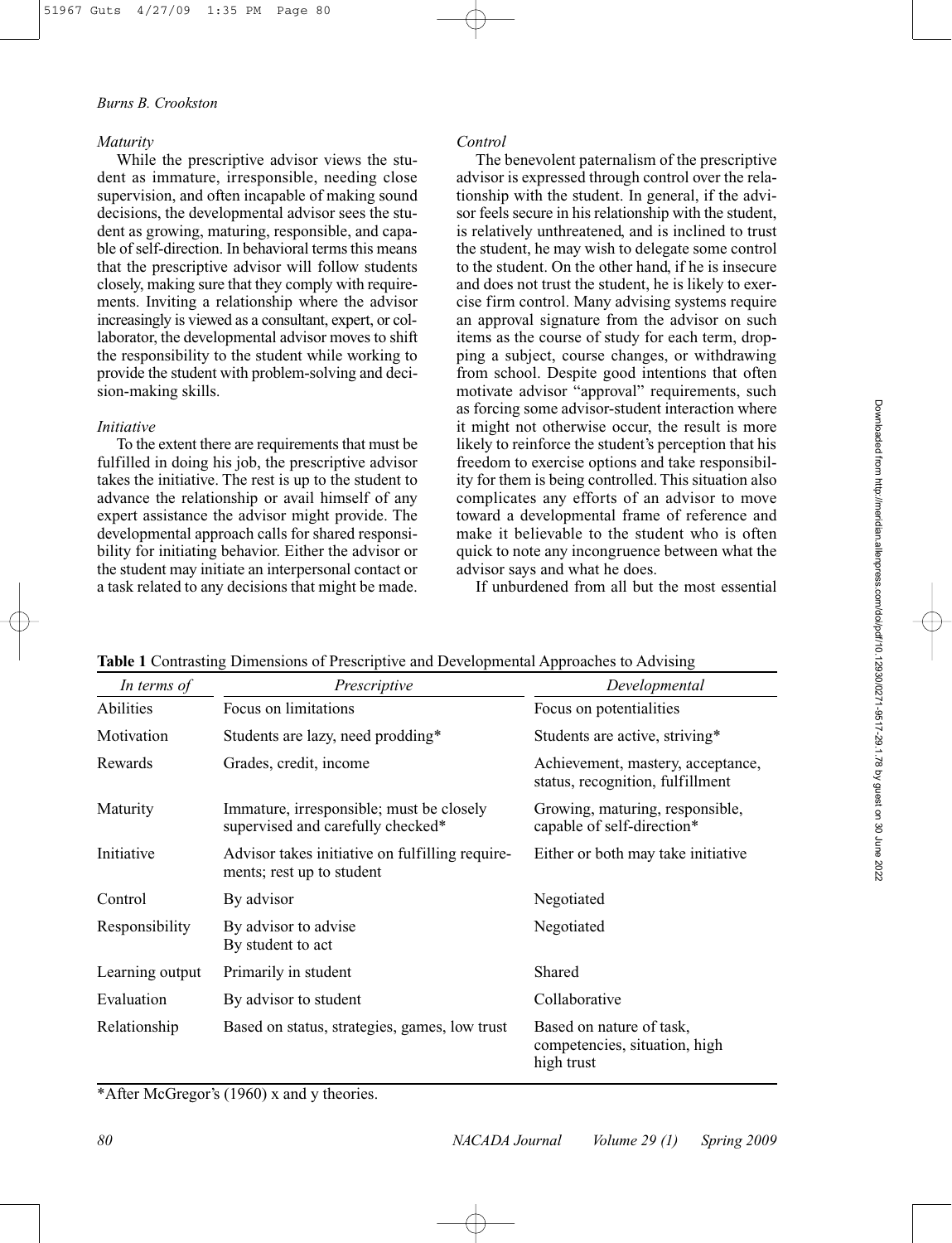51967 Guts 4/27/09 1:35 PM Page 81

bureaucratic control requirements, the developmental advisor finds the issue of control principally one for negotiation with the student. Since the development of mutual acceptance and trust is important, who has control should be less of an issue in this situation.

## *Responsibility*

Here the prescriptive advisor is caught on the horns of a dilemma. He feels some responsibility for the student to get "good" advice and also to meet requirements. On the other hand, since he feels that the student must take the responsibility to act on the advice, the advisor finds it difficult to handle the situation in which the student does not act accordingly. If possessed of strong parental attitudes (as many are), the advisor might well decide to go ahead and get the job done for the student, reserving for a later encounter a stern lecture on the student's failure to take "adult" responsibility.

The question of responsibility to the developmental advisor is, again, largely a matter for negotiation with the student. The advisor is fully aware of the responsibilities delegated him as advisor and those expected from the student, both of which he makes clear to the student. This clarification, leading to agreement on who is to do what, is followed by an exploration of areas for joint participation and responsibility.

In addition to a decision on who is to take responsibility for what, there needs to be some mutual accountability for each fulfilling his end of the bargain. Failure of either party to do so results in a confrontation and a consequent redefinition of relationship.

#### *Learning Output*

The prescriptive advisor views learning output in traditional terms: It is the responsibility of the teacher to teach, the student to learn; therefore, the advisor does not expert to profit particularly from the relationship with the student. The developmental advisor sees learning as a shared experience and recognizes that the student is not likely to learn from the relationship with the advisor unless the advisor himself is also open to learning.

#### *Evaluation*

Again, the prescriptive advisor perceives evaluation in traditional terms. Since the teacher "knows," he also knows whether and what the student has learned. Learning may be measured objectively and is imparted from the teacher to the student. Developmentally, evaluation is a collaborative exercise in which a decision is made on the manner in which evaluation is to take place and the responsibility each party has to the process.

#### *Relationship*

Most critical of all is the nature and quality of the relationship existing between the advisor and the student. The prescriptive relationship demands respect for authority and the higher status of the advisor in the academic hierarchy and deference to his superior knowledge and status. Because of this status differential and the preoccupation with it, the relationship is often based on interpersonal games, role expectations, strategies, and, consequently, low trust in the relationship itself. There is less likelihood of openness and extensive sharing of data in the relationship; rather, the parties concerned are more likely to be formal and guarded.

The developmental relationship is based on the nature of the task, knowledge of the differential skills and competencies of the parties concerned, and some agreement through negotiation on the terms of the relationship itself. It is possible that some students are comfortable with the faculty member as an authority figure and would wish to maintain a dependent relationship. According to the advisor's style and his own particular degree of comfort in such a relationship, an authority-dependency relationship may initially be quite satisfactory to both. Regardless of the relationship to be defined, the goal is toward openness, acceptance, trust, sharing of data, and collaborative problemsolving, decision-making, and evaluation.

## **Discussion**

Perhaps the greatest difficulty is found in the differential meaning that faculty and students attach to the term *advising*. Many faculty restrict the definition of teaching to subject matter presented in the classroom or laboratory that produces credit. Advising, therefore, is peripheral to teaching as the central mission; it is an added burden, an extracurricular, nonteaching activity. Expectations around the functions of the advisor are confusing. One message says that the faculty member is to "advise" while it is the student's responsibility to avail himself of this service. At the same time, as noted earlier, there are certain built-in expectations or requirements (course selection, sectioning approvals, signatures, etc.) for which the advisor is supposed to take the responsibility for student compliance. Consequently the advisor may see himself as little more than an administrative control agent, a perception with which the student Downloaded